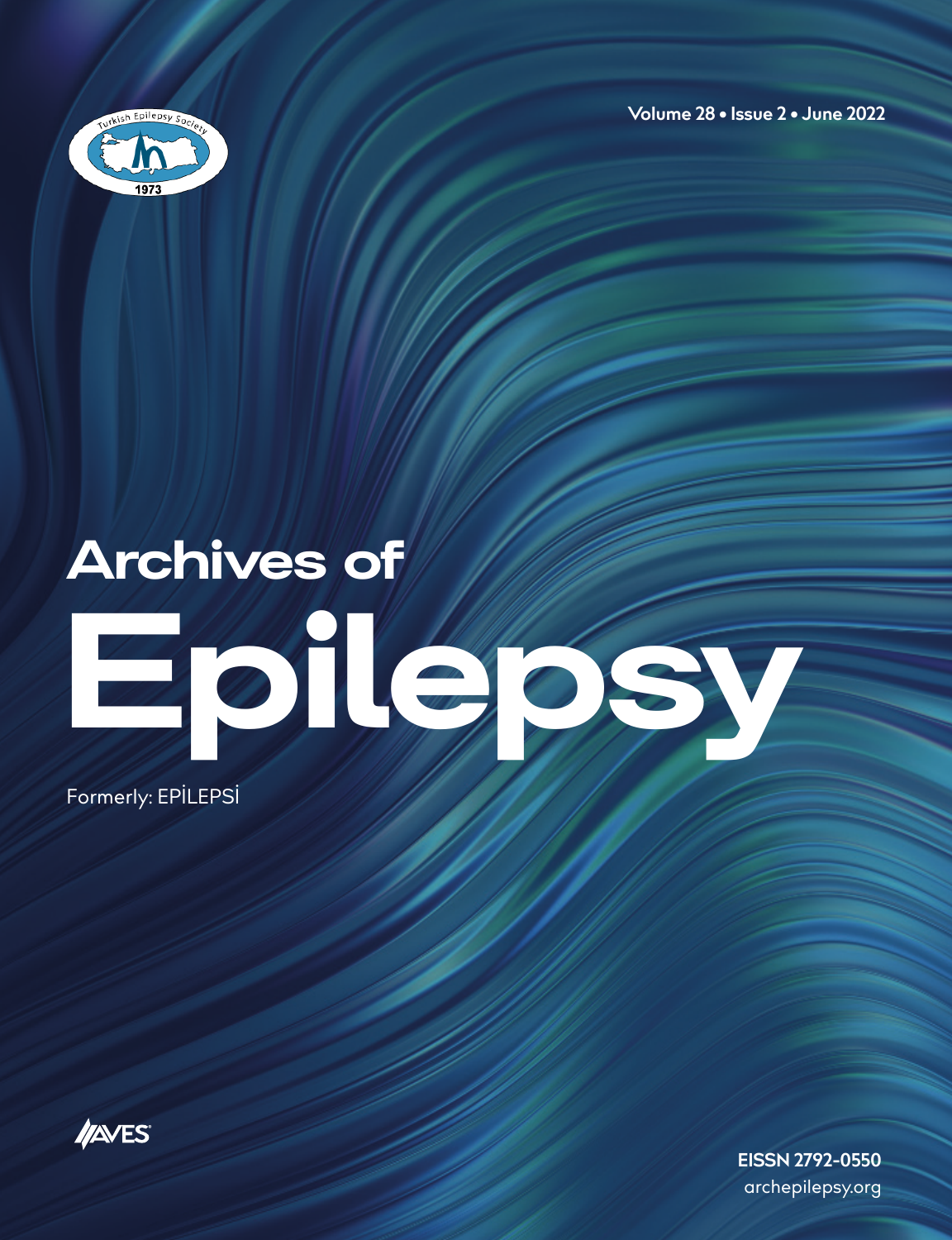### **Archives of Epilepsy**

#### *Editor*

*S. Naz YEN[İ](http://orcid.org/0000-0001-7372-5430)  Department of Neurology, İstanbul University-Cerrahpaşa, Cerrahpaşa Faculty of Medicine, İstanbul, Turkey*

#### *Associate Editors*

#### *Sibel VELİOĞLU*

*Department of Neurology, Karadeniz Technical University, Faculty of Medicine, Trabzon, Turkey*

*Gülnihal KUTLU Department of Neurology, Muğla Sıtkı Koçman University, Faculty of Medicine, Muğla, Turkey* 

*Güray KOÇ Clinic of Neurology, Ankara City Hospital, Ankara, Turkey*

#### *Editorial Board*

*A. Veysi DEMİRBİLEK Department of Neurology, İstanbul University-Cerrahpaşa, Cerrahpaşa Faculty of Medicine, İstanbul, Turkey*

*Andrew COLE Department of Neurology, Massachusetts General Hospital, Boston, MA, USA*

*Barış BAKLAN Department of Neurology, Dokuz Eylül University, Faculty of Medicine, İzmir, Turkey*

*Barış KORKMAZ Department of Neurology, İstanbul University-Cerrahpaşa, Cerrahpaşa Faculty of Medicine, İstanbul, Turkey*

*Berrin AKTEKİN Department of Neurology, Yeditepe University, Faculty of Medicine, İstanbul, Turkey*

*Betül BAYKAL Department of Neurology, İstanbul University, İstanbul Faculty of Medicine, İstanbul, Turkey*

*Candan GÜRSES Department of Neurology, İstanbul University, İstanbul Faculty of Medicine, İstanbul, Turkey*

*Cengiz YALÇINKAYA Department of Neurology, İstanbul University-Cerrahpaşa, Cerrahpaşa Faculty of Medicine, İstanbul, Turkey*

*Çiğdem ÖZKARA Department of Neurology, İstanbul University-Cerrahpaşa, Cerrahpaşa Faculty of Medicine, İstanbul, Turkey*

*Derya KARADENİZ Department of Neurology, İstanbul University-Cerrahpaşa, Cerrahpaşa Faculty of Medicine, İstanbul, Turkey*



*Founder İbrahim KARA*

*General Manager Ali ŞAHİN*

*Publishing Directors İrem Soysal Gökhan Çimen*

#### *Dilek ATAKLI*

*Clinic of Neurology, Bakırköy Prof. Dr. Mazhar Osman Mental Health and Neurological Diseases Training and Research Hospital, İstanbul, Turkey*

*Filiz ONAT Department of Medical Pharmacology, Acıbadem University, Faculty of Medicine, İstanbul, Turkey*

*Füsun ERDOĞAN Department of Neurology, Erciyes University, Faculty of Medicine, Kayseri, Turkey*

*Gülçin BENBİR Department of Neurology, İstanbul University-Cerrahpaşa, Cerrahpaşa Faculty of Medicine, İstanbul, Turkey*

*Hacer BOZDEMİR Department of Neurology, Cumhuriyet University, Faculty of Medicine, Sivas, Turkey*

*Hande ÇAĞLAYAN Department of Molecular Biology and Genetics, Boğaziçi University, İstanbul, Turkey*

*Hikmet YILMAZ Department of Neurology, Celal Bayar University, Faculty of Medicine, Manisa, Turkey*

*İbrahim AYDOĞDU Department of Nuurology, Ege University, Faculty of Medicine, İzmir, Turkey*

*İbrahim BORA Department of Neurology, Uludağ University, Faculty of Medicine, Bursa, Turkey*

*İbrahim ÖZTURA Department of Neurology, Dokuz Eylül University, Faculty of Medicine, İzmir, Turkey*

*İrsel TEZER Department of Neurology, Hacettepe University, Faculty of Medicine, Ankara, Turkey*

*Kemal TUTKAVUL Department of Neurology, Haydarpaşa Numune Training and Research Hospital, İstanbul, Turkey*

*Lütfü HANOĞLU Clinic of Neurology, Medipol Hospital, İstanbul, Turkey*

*Mehmet KAYA Department of Physiology, Koç University, Faculty of Medicine, İstanbul, Turkey*

#### *Mustafa UZAN*

*Department of Neurology, İstanbul University-Cerrahpaşa, Cerrahpaşa Faculty of Medicine, İstanbul, Turkey*

*Editor Gizem Kayan Tekaüt*

*Publications Coordinators Arzu Arı*

*Deniz Kaya Bahar Albayrak Gamze Bilgen Irmak Berberoğlu* *Alara Ergin Hira Gizem Fidan Defne Doğan Vuslat Taş*

*Doğan Oruç*

*Web Coordinators Sinem Fehime Koz*

#### **Naci KOCER**

*Department of Radiology, İstanbul University-Cerrahpaşa, Cerrahpaşa Faculty of Medicine, İstanbul, Turkey*

#### *Nerses BEBEK*

*Department of Neurology, İstanbul University, İstanbul Faculty of Medicine, İstanbul, Turkey*

*Nurbay ATEŞ Department of Physiology, Kocaeli University, Faculty of Medicine, Kocaeli, Turkey*

*Özlem ÇOKAR Department of Neurology, Haseki Training and Research Hospital, İstanbul, Turkey*

*Pasquale PARISI Department of Neuroscience, Sapienza University of Rome, Rome, Italy*

*Pasquale STRIANO Department of Neurology, University of Genova, Giannina Gaslini Institute, Genova, Italy*

*Sándor BENICZKY Department of Clinical Medicine, Department of Clinical Neurophysiology, Aarhus University, Aarhus, Denmark*

*Serap SAYGI Department of Neurology, Hacettepe University, Faculty of Medicine, Ankara, Turkey*

*Soheyl NOACHTAR Department of Neurology Ludwing Maximillian Univercity of Munich, Munich, Germany*

*Tamer DEMİRALP Department of Physiology, İstanbul University, İstanbul Faculty of Medicine, İstanbul, Turkey*

*Uğur ÖZBEK Department of Medical Genetics, Acıbadem Hospital, İstanbul, Turkey*

*Vedat Semai BEK Department of Neurology, Muğla Sıtkı Koçman University, Faculty of Medicine, Muğla, Turkey*

*Yasemin BİÇER GÖMCELİ Department of Neurology, Antalya Medical Park Hospital, Antalya, Turkey*

#### *Finance Coordinator Elif Yıldız Çelik*

*Contact*

*Address: Büyükdere Cad., 105/9 34394 Şişli, İstanbul, Turkey Phone: +90 212 217 17 00 E-mail: info@avesyayincilik.com Webpage: www.avesyayincilik.com*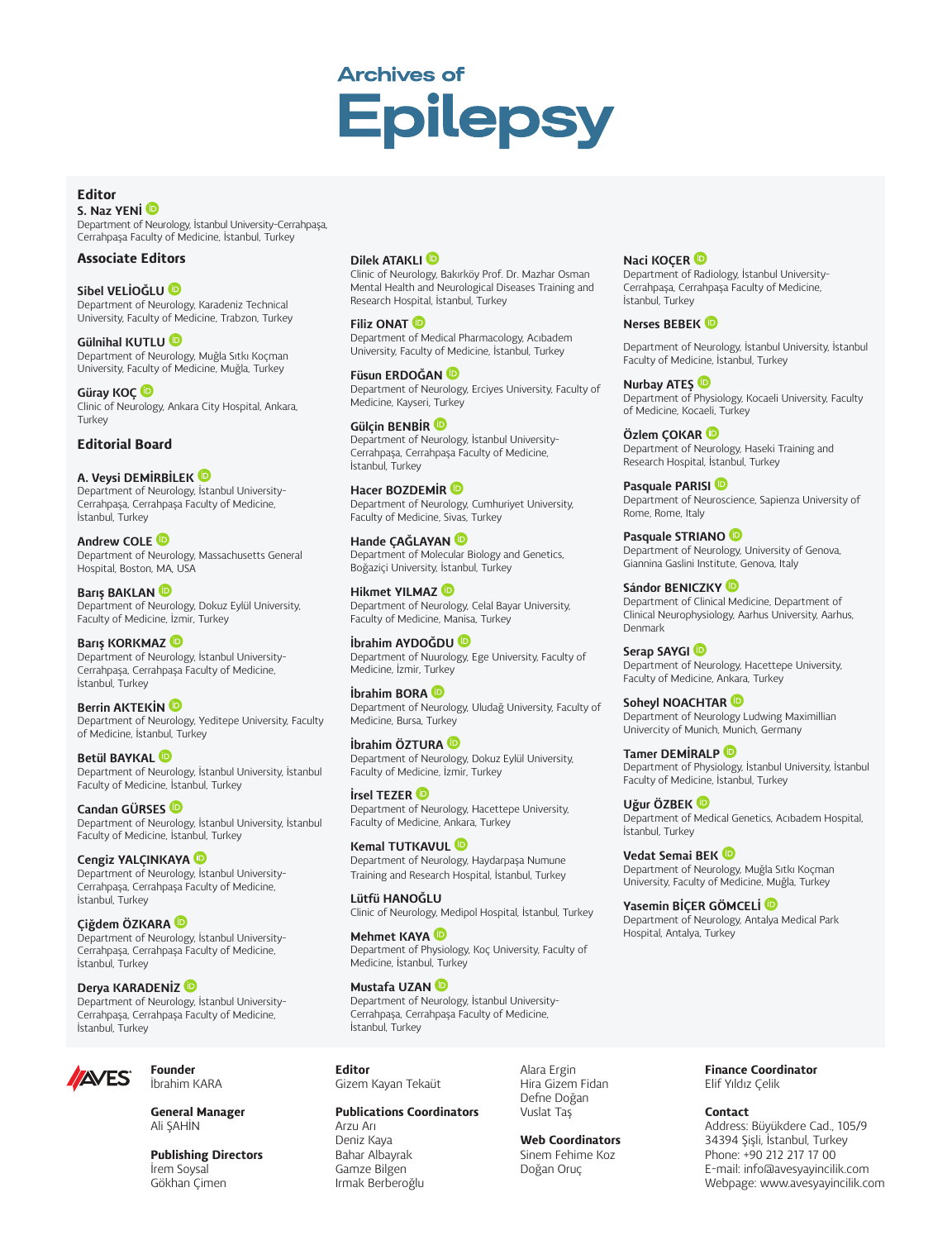

#### *AIMS AND SCOPE*

*Archives of Epilepsy (Arch Epilepsy) is an scientific, open access periodical published in accordance with independent, unbiased, and double-blinded peer-review principles. The journal is the official online-only publication of Turkish Epilepsy Society, and the journal is a quarterly publication, published on March, June, September, and December. The publication languages of the journal are Turkish and English.*

*The aim of the journal is to publish original research articles of scientific and clinical value on epilepsy diseases. The Archives of Epilepsy also publishes reviews, rare case reports, and letters to the editors.*

*The target audience of the journal includes specialists, researchers and professionals who working and interested in the fields of psychiatry, neurology, psychology, behavioral sciences, and neuroscience.* 

*Archives of Epilepsy is indexed in Web of Science-Emerging Sources Citation Index, DOAJ, CINAHL, EBSCO, Gale, ProQuest and TUBITAK ULAKBIM TR Index.*

*The editorial and publication processes of the journal are shaped in accordance with the guidelines of the International Committee of Medical Journal Editors (ICMJE), World Association of Medical Editors (WAME), Council of Science Editors (CSE), Committee on Publication Ethics (COPE), European Association of Science Editors (EASE), and National Information Standards Organization (NISO). The journal is in conformity with the Principles of Transparency and Best Practice in Scholarly Publishing (doaj.org/bestpractice).*

#### *Advertisement Policy*

*Archives of Epilepsy can publish advertisement images in the journal's website upon the approval of the Editor in Chief. Potential advertisers should contact the Editorial Office. Advertisers have no effect on the editorial decisions or advertising policies.*

#### *Disclaimer*

*Statements or opinions expressed in the manuscripts published in the journal reflect the views of the author(s) and not the opinions of the editors, editorial board, and/or publisher; the editors, editorial board, and publisher disclaim any responsibility or liability for such materials.*

#### *Open Access Statement*

*Archives of Epilepsy is an open access publication and the journal's publication model is based on Budapest Open Access Initiative (BOAI) declaration. Journal's archive is available online, free of charge at https://archepilepsy.org/. Archives of Epilepsy's content is licensed under a Creative Commons Attribution-NonCommercial (CC-BY-NC-ND) 4.0 International License.*

*You can reach the current version of the instructions to authors at https://archepilepsy.org/.*

*Editor: Seher Naz Yeni Address: Department of Neurology, İstanbul University-Cerrahpaşa, Cerrahpaşa Faculty of Medicine, İstanbul, Turkey Phone: +90 (212) 529 77 80 E-mail: snaz*@*istanbul.edu.tr*

*Publisher: AVES Address: Büyükderece Cad., 105/9 34394 Sisli, Istanbul, Turkey E-mail: info@avesyayincilik.com Web: www.avesyayincilik.com*